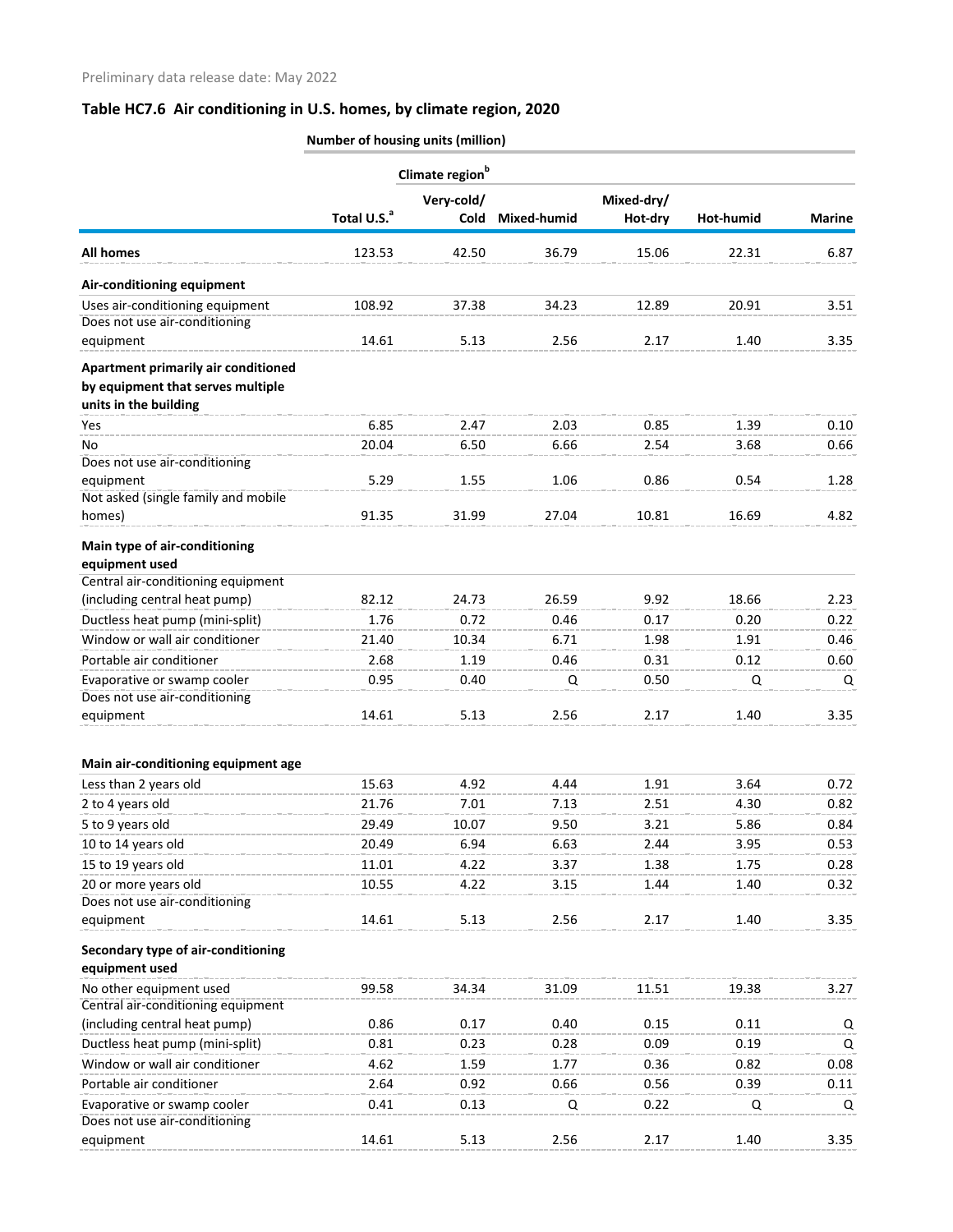|                                               | Climate region <sup>b</sup> |            |                  |            |           |               |  |  |
|-----------------------------------------------|-----------------------------|------------|------------------|------------|-----------|---------------|--|--|
|                                               |                             | Very-cold/ |                  | Mixed-dry/ |           |               |  |  |
|                                               | Total U.S. <sup>a</sup>     |            | Cold Mixed-humid | Hot-dry    | Hot-humid | <b>Marine</b> |  |  |
| <b>All homes</b>                              | 123.53                      | 42.50      | 36.79            | 15.06      | 22.31     | 6.87          |  |  |
| Number of ductless heat pump                  |                             |            |                  |            |           |               |  |  |
| indoor units                                  |                             |            |                  |            |           |               |  |  |
| One                                           | 1.21                        | 0.40       | 0.33             | 0.14       | 0.27      | 0.07          |  |  |
| Two                                           | 0.64                        | 0.29       | 0.15             | Q          | 0.04      | 0.12          |  |  |
| Three                                         | 0.32                        | 0.14       | 0.10             | Q          | Q         | Q             |  |  |
| Four or more                                  | 0.41                        | 0.11       | 0.16             | Q          | 0.06      | Q             |  |  |
| Does not use a ductless heat pump             | 106.35                      | 36.43      | 33.49            | 12.62      | 20.53     | 3.28          |  |  |
| Does not use air-conditioning                 |                             |            |                  |            |           |               |  |  |
| equipment                                     | 14.61                       | 5.13       | 2.56             | 2.17       | 1.40      | 3.35          |  |  |
| Number of window or wall air                  |                             |            |                  |            |           |               |  |  |
| conditioners used                             |                             |            |                  |            |           |               |  |  |
| <b>One</b>                                    | 11.89                       | 5.88       | 3.30             | 1.20       | 1.13      | 0.38          |  |  |
| Two                                           | 8.24                        | 3.57       | 3.02             | 0.75       | 0.78      | 0.13          |  |  |
| Three                                         | 3.72                        | 1.57       | 1.39             | 0.26       | 0.47      | Q             |  |  |
| Four or more                                  | 2.18                        | 0.91       | 0.77             | 0.13       | 0.36      | Q             |  |  |
| Does not use window or wall air               |                             |            |                  |            |           |               |  |  |
| conditioners<br>Does not use air-conditioning | 82.89                       | 25.45      | 25.75            | 10.54      | 18.18     | 2.97          |  |  |
| equipment                                     | 14.61                       | 5.13       | 2.56             | 2.17       | 1.40      | 3.35          |  |  |
|                                               |                             |            |                  |            |           |               |  |  |
| Number of portable air conditioners<br>used   |                             |            |                  |            |           |               |  |  |
| One                                           | 3.64                        | 1.37       | 0.76             | 0.65       | 0.34      | 0.52          |  |  |
|                                               |                             |            |                  |            |           |               |  |  |
| Two                                           | 1.28                        | 0.55       | 0.29             | 0.15       | 0.12      | 0.16          |  |  |
| Three                                         | 0.29                        | 0.16       | Q                | Q          | Q         | Q             |  |  |
| Four or more                                  | 0.10                        | 0.03       | Q                | Q          | Q         | Q             |  |  |
| Does not use portable air<br>conditioners     | 103.60                      |            | 33.10            | 12.01      | 20.41     |               |  |  |
| Does not use air-conditioning                 |                             | 35.27      |                  |            |           | 2.81          |  |  |
| equipment                                     | 14.61                       | 5.13       | 2.56             | 2.17       | 1.40      | 3.35          |  |  |
| Has thermostat                                |                             |            |                  |            |           |               |  |  |
| Yes                                           | 109.35                      | 39.68      | 32.01            | 12.15      | 19.91     | 5.59          |  |  |
| Smart or internet-connected                   |                             |            |                  |            |           |               |  |  |
| thermostat                                    | 12.78                       | 4.13       | 3.21             | 2.01       | 2.62      | 0.81          |  |  |
| Programmable thermostat                       | 52.49                       | 18.62      | 15.45            | 6.08       | 9.55      | 2.78          |  |  |
| Non-programmable thermostat                   | 44.08                       | 16.93      | 13.35            | 4.06       | 7.74      | 2.00          |  |  |
| No                                            | 12.73                       | 2.73       | 4.65             | 2.32       | 2.03      | 1.00          |  |  |
| Does not use heating or air-                  |                             |            |                  |            |           |               |  |  |
| conditioning equipment                        | 1.45                        | 0.09       | 0.13             | 0.59       | 0.37      | 0.27          |  |  |
|                                               |                             |            |                  |            |           |               |  |  |

**Number of housing units (million)**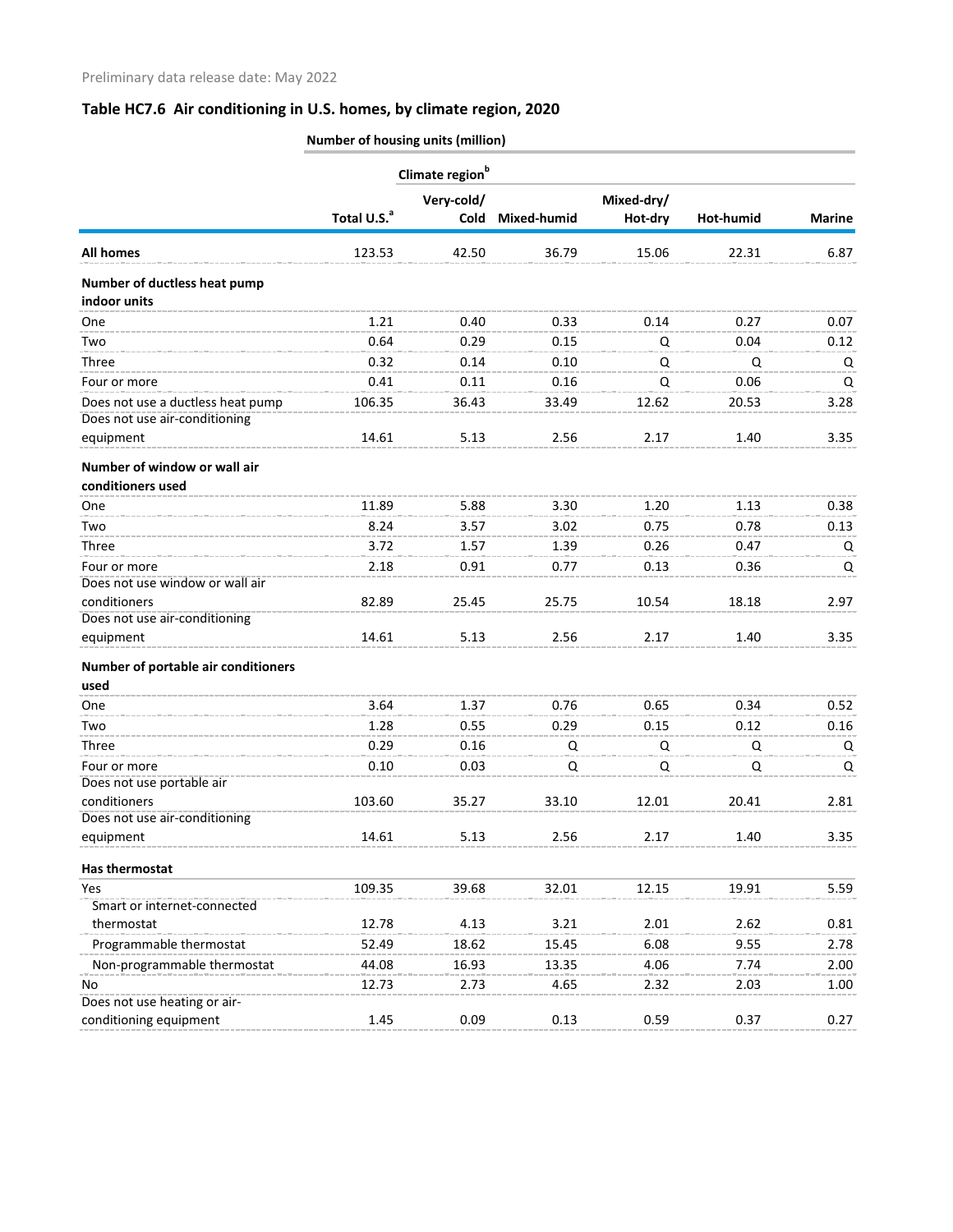|                                                                      | Climate region <sup>b</sup> |             |              |            |           |               |  |  |
|----------------------------------------------------------------------|-----------------------------|-------------|--------------|------------|-----------|---------------|--|--|
|                                                                      |                             | Very-cold/  |              | Mixed-dry/ |           |               |  |  |
|                                                                      | Total U.S. <sup>a</sup>     | <b>Cold</b> | Mixed-humid  | Hot-dry    | Hot-humid | <b>Marine</b> |  |  |
| <b>All homes</b>                                                     | 123.53                      | 42.50       | 36.79        | 15.06      | 22.31     | 6.87          |  |  |
| Air-conditioning equipment control                                   |                             |             |              |            |           |               |  |  |
| Sets one temperature and leaves it                                   |                             |             |              |            |           |               |  |  |
| there most of the time                                               | 45.50                       | 14.01       | 16.35        | 4.51       | 9.93      | 0.71          |  |  |
| Manually adjusts the temperature<br>Programmable or smart thermostat | 25.20                       | 7.76        | 7.72         | 3.04       | 6.02      | 0.67          |  |  |
| automatically adjusts the                                            |                             |             |              |            |           |               |  |  |
| temperature                                                          | 16.59                       | 6.03        | 4.61         | 2.04       | 3.05      | 0.86          |  |  |
| Turns equipment on or off as needed                                  | 18.56                       | 8.48        | 4.58         | 2.76       | 1.58      | 1.17          |  |  |
| Household does not have control over                                 |                             |             |              |            |           |               |  |  |
| the air-conditioning equipment                                       | 3.04                        | 1.08        | 0.97         | 0.54       | 0.33      | 0.11          |  |  |
| Controls air-conditioning equipment                                  |                             |             |              |            |           |               |  |  |
| some other way                                                       | Q                           | Q           | $\mathsf{N}$ | N          | Q         | N             |  |  |
| Does not use air-conditioning                                        |                             |             |              |            |           |               |  |  |
| equipment                                                            | 14.61                       | 5.13        | 2.56         | 2.17       | 1.40      | 3.35          |  |  |
|                                                                      |                             |             |              |            |           |               |  |  |
| Summer indoor daytime                                                |                             |             |              |            |           |               |  |  |
| temperature when someone is home                                     |                             |             |              |            |           |               |  |  |
| 69 degrees or less                                                   | 22.99                       | 10.19       | 8.24         | 1.67       | 2.04      | 0.85          |  |  |
| 70 degrees                                                           | 18.41                       | 7.08        | 6.68         | 1.44       | 2.59      | 0.62          |  |  |
| 71 to 73 degrees                                                     | 23.68                       | 8.36        | 8.48         | 1.69       | 4.58      | 0.57          |  |  |
| 74 to 76 degrees                                                     | 27.09                       | 8.09        | 7.20         | 3.40       | 7.51      | 0.90          |  |  |
| 77 to 79 degrees                                                     | 11.68                       | 2.34        | 2.69         | 2.97       | 3.35      | 0.34          |  |  |
| 80 degrees or more                                                   | 5.07                        | 1.33        | 0.95         | 1.72       | 0.84      | 0.24          |  |  |
| Does not use air-conditioning                                        |                             |             |              |            |           |               |  |  |
| equipment                                                            | 14.61                       | 5.13        | 2.56         | 2.17       | 1.40      | 3.35          |  |  |
| Summer indoor daytime                                                |                             |             |              |            |           |               |  |  |
| temperature when no one is home                                      |                             |             |              |            |           |               |  |  |
| 69 degrees or less                                                   | 18.96                       | 8.65        | 6.62         | 1.34       | 1.65      | 0.69          |  |  |
| 70 degrees                                                           | 14.13                       | 5.50        | 5.24         | 0.96       | 1.92      | 0.52          |  |  |
| 71 to 73 degrees                                                     | 17.00                       | 6.29        | 6.51         | 0.93       | 2.90      | 0.38          |  |  |
| 74 to 76 degrees                                                     | 27.10                       | 9.42        | 8.12         | 2.39       | 6.43      | 0.74          |  |  |
| 77 to 79 degrees                                                     | 15.04                       | 3.67        | 3.83         | 2.54       | 4.60      | 0.40          |  |  |
| 80 degrees or more                                                   | 16.69                       | 3.85        | 3.91         | 4.73       | 3.41      | 0.78          |  |  |
| Does not use air-conditioning                                        |                             |             |              |            |           |               |  |  |
| equipment                                                            | 14.61                       | 5.13        | 2.56         | 2.17       | 1.40      | 3.35          |  |  |
|                                                                      |                             |             |              |            |           |               |  |  |

**Number of housing units (million)**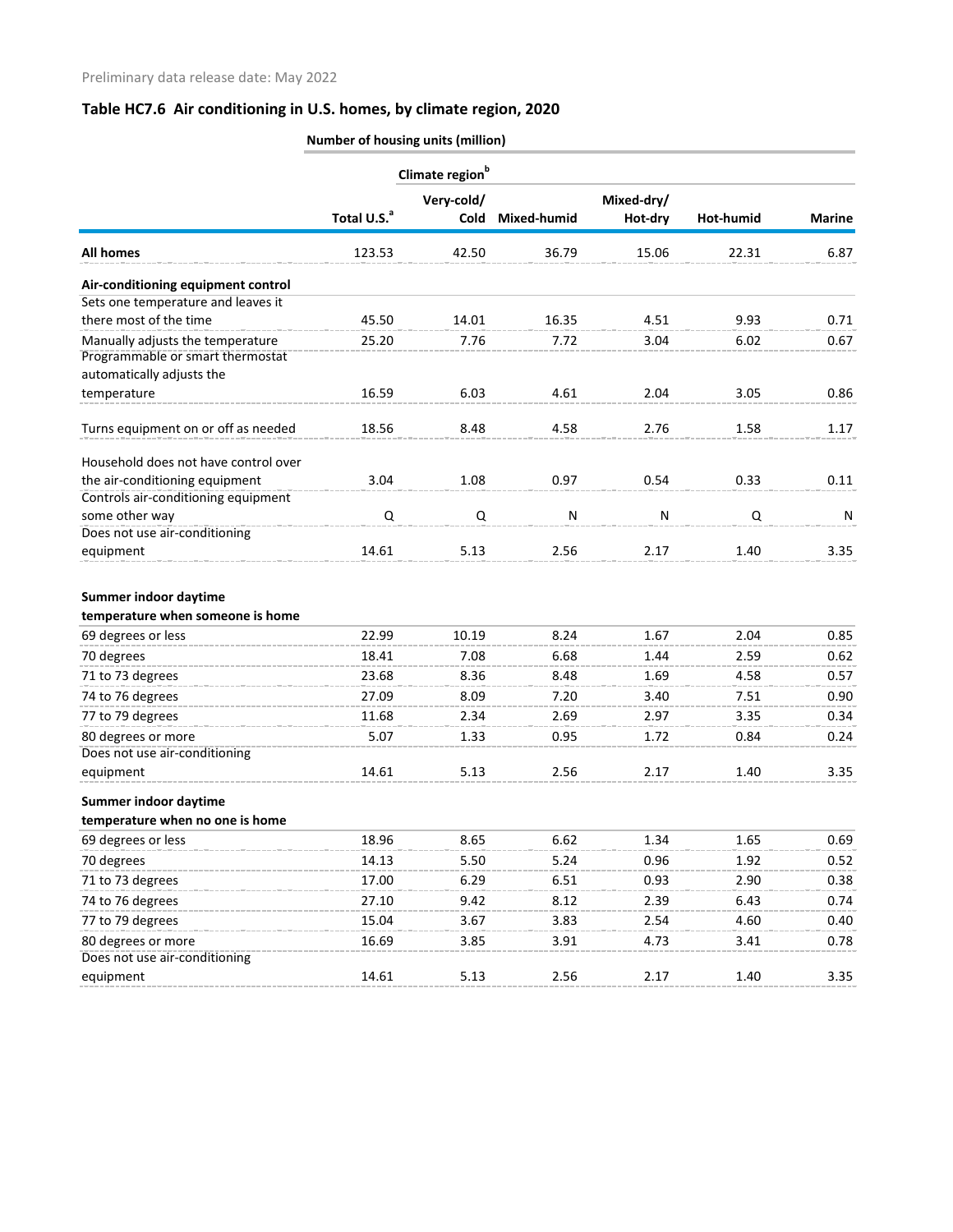|                                            | Number of housing units (million) |                             |             |                       |           |               |
|--------------------------------------------|-----------------------------------|-----------------------------|-------------|-----------------------|-----------|---------------|
|                                            |                                   | Climate region <sup>b</sup> |             |                       |           |               |
|                                            | Total U.S. <sup>a</sup>           | Very-cold/<br>Cold          | Mixed-humid | Mixed-dry/<br>Hot-dry | Hot-humid | <b>Marine</b> |
| <b>All homes</b>                           | 123.53                            | 42.50                       | 36.79       | 15.06                 | 22.31     | 6.87          |
|                                            |                                   |                             |             |                       |           |               |
| Summer indoor temperature at night         |                                   |                             |             |                       |           |               |
| 69 degrees or less                         | 30.19                             | 12.83                       | 10.30       | 2.36                  | 3.40      | 1.30          |
| 70 degrees                                 | 19.70                             | 7.00                        | 6.87        | 1.80                  | 3.32      | 0.73          |
| 71 to 73 degrees                           | 22.74                             | 7.59                        | 7.82        | 1.91                  | 5.06      | 0.37          |
| 74 to 76 degrees                           | 23.06                             | 7.08                        | 6.19        | 2.89                  | 6.18      | 0.71          |
| 77 to 79 degrees                           | 9.07                              | 1.84                        | 2.28        | 2.36                  | 2.35      | 0.25          |
| 80 degrees or more                         | 4.15                              | 1.05                        | 0.77        | 1.58                  | 0.61      | 0.15          |
| Does not use air-conditioning<br>equipment | 14.61                             | 5.13                        | 2.56        | 2.17                  | 1.40      | 3.35          |
| <b>Air-conditioned basement</b>            |                                   |                             |             |                       |           |               |
| Yes                                        | 17.18                             | 10.95                       | 5.93        | $\mathsf Q$           | Q         | 0.21          |
| No                                         | 16.26                             | 10.84                       | 4.51        | 0.34                  | 0.25      | 0.32          |
| Not asked (air-conditioned homes           |                                   |                             |             |                       |           |               |
| with no basement)                          | 42.54                             | 5.36                        | 13.00       | 8.37                  | 13.83     | 1.99          |
| Not asked (un-air-conditioned homes,       |                                   |                             |             |                       |           |               |
| apartments, and mobile homes)              | 47.55                             | 15.36                       | 13.35       | 6.30                  | 8.20      | 4.34          |
| <b>Air-conditioned attic</b>               |                                   |                             |             |                       |           |               |
| Yes                                        | 2.22                              | 0.94                        | 0.85        | 0.11                  | 0.27      | Q             |
| No.                                        | 49.78                             | 16.30                       | 16.67       | 4.88                  | 10.49     | 1.44          |
| Not asked (air-conditioned homes           |                                   |                             |             |                       |           |               |
| with no attic)                             | 23.97                             | 9.90                        | 5.93        | 3.77                  | 3.35      | 1.02          |
| Not asked (un-air-conditioned homes,       |                                   |                             |             |                       |           |               |
| apartments, and mobile homes)              | 47.55                             | 15.36                       | 13.35       | 6.30                  | 8.20      | 4.34          |
| Air-conditioned attached garage            |                                   |                             |             |                       |           |               |
| Yes                                        | 1.64                              | 0.47                        | 0.55        | 0.21                  | 0.34      | Q             |
| No                                         | 45.97                             | 16.12                       | 12.51       | 6.43                  | 9.11      | 1.79          |
| Not asked (air-conditioned homes           |                                   |                             |             |                       |           |               |
| with no attached garage)                   | 28.37                             | 10.55                       | 10.37       | 2.12                  | 4.66      | 0.67          |
| Not asked (un-air-conditioned homes,       |                                   |                             |             |                       |           |               |
| apartments, and mobile homes)              | 47.55                             | 15.36                       | 13.35       | 6.30                  | 8.20      | 4.34          |
| Dehumidifier usage                         |                                   |                             |             |                       |           |               |
| Uses a dehumidifier                        | 20.53                             | 12.21                       | 5.80        | 0.54                  | 1.50      | 0.48          |
| Uses only occasionally                     | 2.95                              | 1.20                        | 0.98        | 0.21                  | 0.38      | 0.19          |
| Uses only during summer months             | 8.30                              | 5.77                        | 1.99        | 0.14                  | 0.32      | Q             |
| Uses about half of the year                | 3.14                              | 1.90                        | 0.90        | Q                     | 0.21      | 0.06          |
| Uses all or almost all of the year         | 6.11                              | 3.33                        | 1.92        | 0.12                  | 0.59      | 0.15          |
| Does not use a dehumidifier                | 103.00                            | 30.29                       | 31.00       | 14.52                 | 20.81     | 6.38          |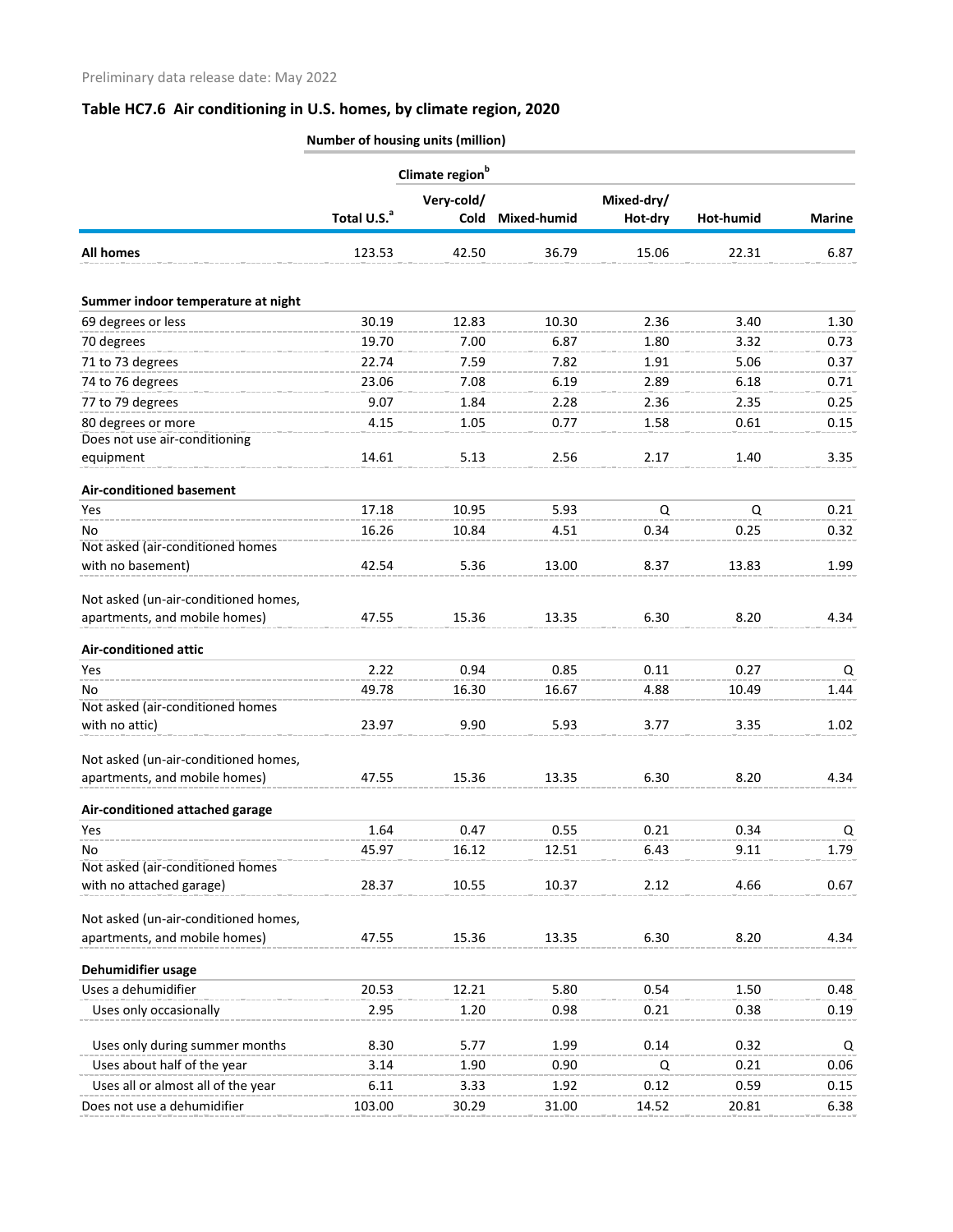|                                             |                         | Climate region <sup>b</sup> |             |            |           |               |
|---------------------------------------------|-------------------------|-----------------------------|-------------|------------|-----------|---------------|
|                                             |                         | Very-cold/                  |             | Mixed-dry/ |           |               |
|                                             | Total U.S. <sup>a</sup> | <b>Cold</b>                 | Mixed-humid | Hot-dry    | Hot-humid | <b>Marine</b> |
| <b>All homes</b>                            | 123.53                  | 42.50                       | 36.79       | 15.06      | 22.31     | 6.87          |
| Fan types used (more than one may<br>apply) |                         |                             |             |            |           |               |
| Ceiling fans                                | 89.45                   | 29.25                       | 27.01       | 11.06      | 19.02     | 3.12          |
| Floor or window fans                        | 54.39                   | 21.46                       | 15.02       | 6.71       | 7.94      | 3.25          |
| Whole house fans                            | 7.99                    | 2.59                        | 2.17        | 1.40       | 1.48      | 0.35          |
| Attic fans                                  | 10.72                   | 3.31                        | 4.18        | 1.29       | 1.48      | 0.46          |
| Number of ceiling fans used                 |                         |                             |             |            |           |               |
| 0                                           | 34.08                   | 13.26                       | 9.78        | 4.00       | 3.29      | 3.75          |
| 1                                           | 19.94                   | 8.40                        | 5.08        | 2.61       | 2.25      | 1.60          |
| $\overline{2}$                              | 19.42                   | 7.32                        | 5.81        | 2.24       | 3.36      | 0.69          |
| 3                                           | 16.02                   | 5.06                        | 5.37        | 1.60       | 3.68      | 0.30          |
| 4 or more                                   | 34.07                   | 8.46                        | 10.74       | 4.61       | 9.73      | 0.53          |
| Most used ceiling fan usage                 |                         |                             |             |            |           |               |
| Uses a ceiling fan                          | 89.45                   | 29.25                       | 27.01       | 11.06      | 19.02     | 3.12          |
| Uses only occasionally                      | 28.83                   | 10.35                       | 8.97        | 3.20       | 5.12      | 1.19          |
| Uses only during summer months              | 22.13                   | 8.53                        | 6.05        | 3.52       | 3.04      | 1.00          |
| Uses about half of the year                 | 9.56                    | 2.83                        | 2.77        | 1.64       | 2.06      | 0.27          |
| Uses all or almost all of the year          | 28.92                   | 7.52                        | 9.23        | 2.71       | 8.81      | 0.66          |
| Does not use a ceiling fan                  | 34.08                   | 13.26                       | 9.78        | 4.00       | 3.29      | 3.75          |
| Number of floor or window fans<br>used      |                         |                             |             |            |           |               |
| 0                                           | 69.14                   | 21.04                       | 21.77       | 8.34       | 14.37     | 3.61          |
| 1                                           | 24.53                   | 9.44                        | 7.28        | 2.67       | 3.74      | 1.41          |
| $\overline{2}$                              | 18.85                   | 7.51                        | 5.09        | 2.48       | 2.73      | 1.05          |
| 3                                           | 7.04                    | 2.90                        | 1.77        | 0.95       | 0.94      | 0.48          |
| 4 or more                                   | 3.96                    | 1.62                        | 0.88        | 0.61       | 0.54      | 0.32          |
|                                             |                         |                             |             |            |           |               |

**Number of housing units (million)**

Source: U.S. Energy Information Administration, Office of Energy Demand and Integrated Statistics, Form EIA-457A of the *2020 Residential Energy Consumption Survey*

Notes: Because of rounding, data may not sum to totals. See RECS Terminology for the definitions of terms used in these tables.

<sup>a</sup> Total U.S. includes all primary occupied housing units in the 50 states and the District of Columbia. Vacant housing units, seasonal units, second homes, military houses, and group quarters are excluded.

<sup>b</sup> The Building America program, sponsored by the U.S. Department of Energy's Office of Energy Efficiency and Renewable Energy (EERE), created these climate regions. We combined climate regions for this publication. The Subarctic region is included with data for Very-cold and Cold.

Q = Data withheld because either the relative standard error (RSE) was greater than 50% or fewer than 10 households were in the reporting sample. N = No households in reporting sample.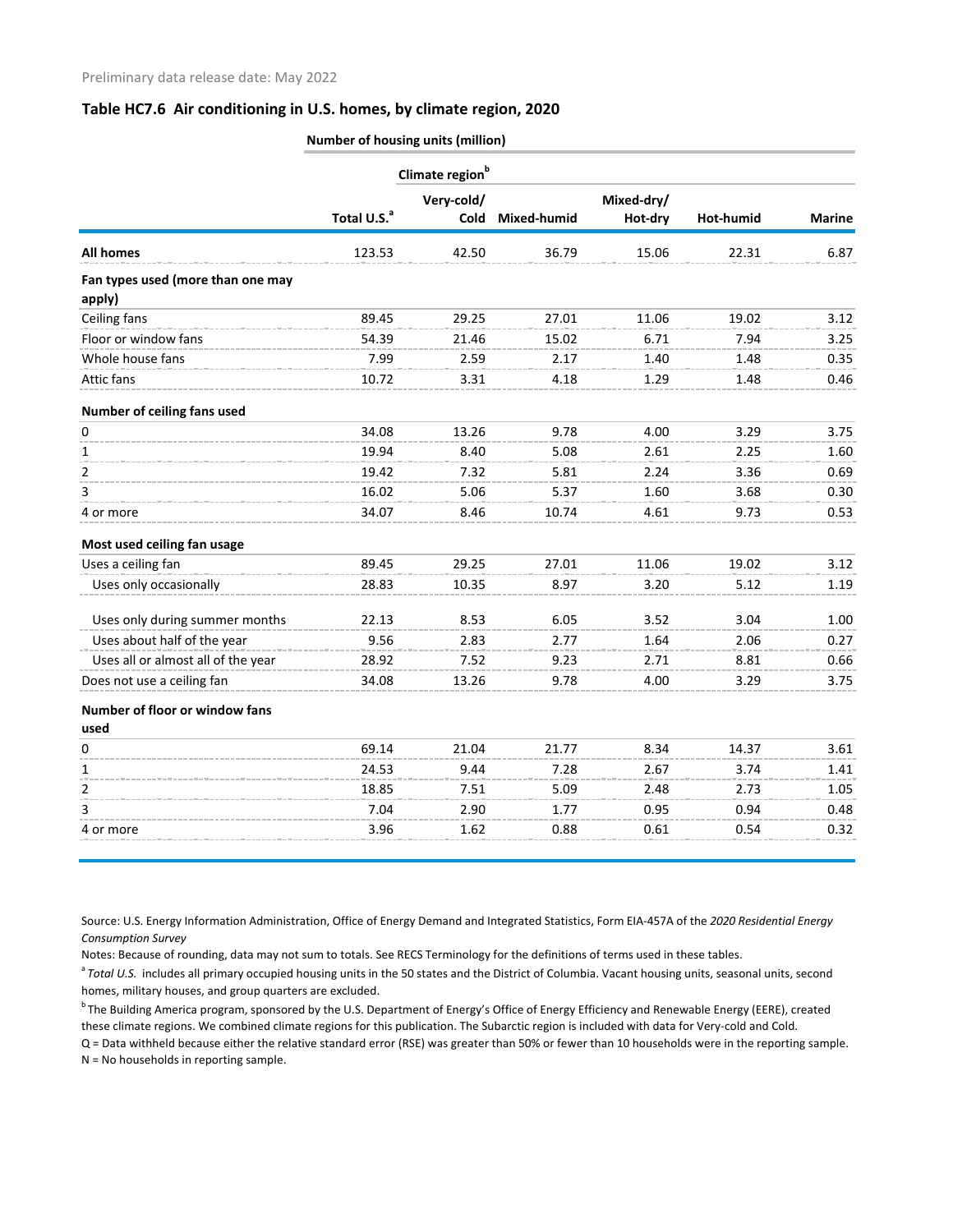|                                     | אוווא, מוניסט וויט וספוווואזו וטו כם כ |            |             |            |           |               |  |
|-------------------------------------|----------------------------------------|------------|-------------|------------|-----------|---------------|--|
|                                     | Climate region <sup>b</sup>            |            |             |            |           |               |  |
|                                     |                                        | Very-cold/ |             | Mixed-dry/ |           |               |  |
|                                     | Total U.S. <sup>a</sup>                | Cold       | Mixed-humid | Hot-dry    | Hot-humid | <b>Marine</b> |  |
| <b>All homes</b>                    | 0.00                                   | 0.54       | 0.77        | 1.23       | 0.69      | 2.39          |  |
| Air-conditioning equipment          |                                        |            |             |            |           |               |  |
| Uses air-conditioning equipment     | 0.36                                   | 0.82       | 0.92        | 1.60       | 0.82      | 4.32          |  |
| Does not use air-conditioning       |                                        |            |             |            |           |               |  |
| equipment                           | 2.70                                   | 4.20       | 4.96        | 7.07       | 7.54      | 5.06          |  |
| Apartment primarily air conditioned |                                        |            |             |            |           |               |  |
| by equipment that serves multiple   |                                        |            |             |            |           |               |  |
| units in the building               |                                        |            |             |            |           |               |  |
| Yes                                 | 4.12                                   | 6.00       | 6.74        | 11.56      | 7.74      | 33.80         |  |
| No                                  | 1.64                                   | 2.45       | 3.09        | 5.64       | 4.33      | 13.66         |  |
| Does not use air-conditioning       |                                        |            |             |            |           |               |  |
| equipment                           | 3.88                                   | 7.61       | 9.05        | 10.96      | 13.75     | 7.92          |  |
| Not asked (single family and mobile |                                        |            |             |            |           |               |  |
| homes)                              | 0.00                                   | 0.63       | 1.05        | 1.51       | 1.08      | 3.14          |  |
| Main type of air-conditioning       |                                        |            |             |            |           |               |  |
| equipment used                      |                                        |            |             |            |           |               |  |
| Central air-conditioning equipment  |                                        |            |             |            |           |               |  |
| (including central heat pump)       | 0.57                                   | 1.20       | 1.21        | 1.83       | 1.13      | 5.32          |  |
| Ductless heat pump (mini-split)     | 6.82                                   | 7.68       | 12.86       | 27.13      | 25.26     | 20.98         |  |
| Window or wall air conditioner      | 2.05                                   | 2.52       | 3.66        | 6.27       | 7.13      | 12.44         |  |
| Portable air conditioner            | 5.77                                   | 8.93       | 15.69       | 20.98      | 26.47     | 11.11         |  |
| Evaporative or swamp cooler         | 8.39                                   | 9.68       | 100.37      | 12.37      | 70.73     | 72.13         |  |
| Does not use air-conditioning       |                                        |            |             |            |           |               |  |
| equipment                           | 2.70                                   | 4.20       | 4.96        | 7.07       | 7.54      | 5.06          |  |
|                                     |                                        |            |             |            |           |               |  |
| Main air-conditioning equipment age |                                        |            |             |            |           |               |  |
| Less than 2 years old               | 2.46                                   | 4.45       | 4.34        | 6.50       | 5.24      | 11.02         |  |
| 2 to 4 years old                    | 1.90                                   | 3.00       | 2.82        | 6.51       | 4.84      | 9.47          |  |
| 5 to 9 years old                    | 1.35                                   | 2.43       | 2.75        | 4.63       | 3.82      | 10.62         |  |
| 10 to 14 years old                  | 1.99                                   | 3.50       | 3.35        | 6.19       | 4.99      | 12.43         |  |
| 15 to 19 years old                  | 2.71                                   | 4.66       | 4.22        | 8.22       | 7.49      | 16.28         |  |
| 20 or more years old                | 3.06                                   | 4.41       | 5.02        | 8.42       | 8.20      | 14.70         |  |
| Does not use air-conditioning       |                                        |            |             |            |           |               |  |
| equipment                           | 2.70                                   | 4.20       | 4.96        | 7.07       | 7.54      | 5.06          |  |
|                                     |                                        |            |             |            |           |               |  |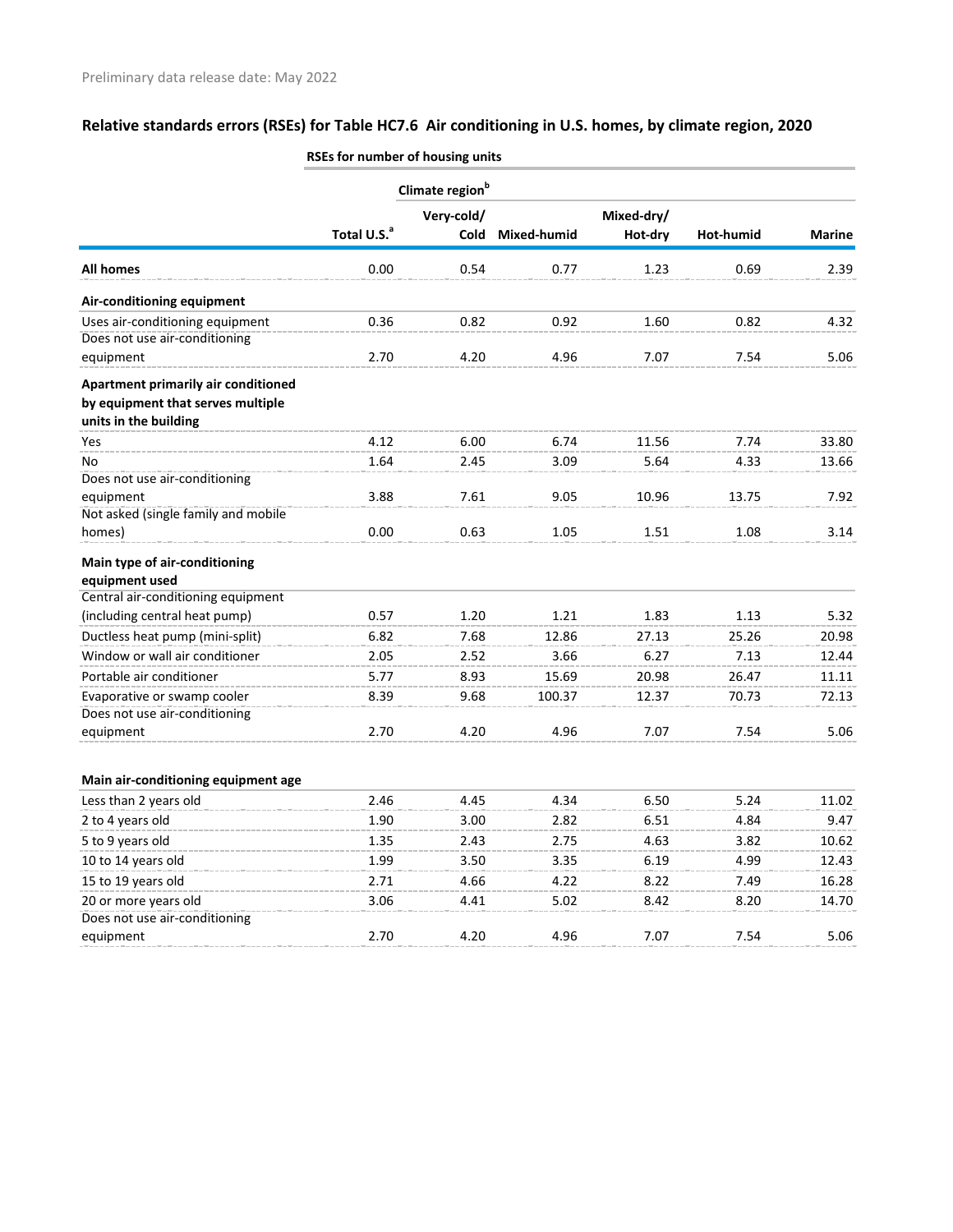|                                             | Climate region <sup>b</sup> |             |             |            |           |               |  |  |
|---------------------------------------------|-----------------------------|-------------|-------------|------------|-----------|---------------|--|--|
|                                             |                             | Very-cold/  |             | Mixed-dry/ |           |               |  |  |
|                                             | Total U.S. <sup>a</sup>     | <b>Cold</b> | Mixed-humid | Hot-dry    | Hot-humid | <b>Marine</b> |  |  |
| <b>All homes</b>                            | 0.00                        | 0.54        | 0.77        | 1.23       | 0.69      | 2.39          |  |  |
| Secondary type of air-conditioning          |                             |             |             |            |           |               |  |  |
| equipment used                              |                             |             |             |            |           |               |  |  |
| No other equipment used                     | 0.48                        | 0.98        | 0.96        | 1.91       | 1.00      | 4.31          |  |  |
| Central air-conditioning equipment          |                             |             |             |            |           |               |  |  |
| (including central heat pump)               | 9.79                        | 19.12       | 13.19       | 24.70      | 25.44     | 51.24         |  |  |
| Ductless heat pump (mini-split)             | 10.68                       | 18.00       | 14.68       | 35.01      | 26.32     | 72.97         |  |  |
| Window or wall air conditioner              | 4.16                        | 7.05        | 6.15        | 18.10      | 9.03      | 27.66         |  |  |
| Portable air conditioner                    | 5.52                        | 9.31        | 11.38       | 12.09      | 14.41     | 26.30         |  |  |
| Evaporative or swamp cooler                 | 15.63                       | 23.79       | 52.27       | 20.16      | 57.04     | 100.42        |  |  |
| Does not use air-conditioning               |                             |             |             |            |           |               |  |  |
| equipment                                   | 2.70                        | 4.20        | 4.96        | 7.07       | 7.54      | 5.06          |  |  |
| Number of ductless heat pump                |                             |             |             |            |           |               |  |  |
| indoor units                                |                             |             |             |            |           |               |  |  |
| One                                         | 9.21                        | 12.35       | 14.19       | 31.67      | 22.81     | 27.68         |  |  |
| Two                                         | 10.49                       | 15.09       | 20.19       | 59.51      | 42.17     | 27.65         |  |  |
| Three                                       | 16.59                       | 19.95       | 24.44       | 62.86      | 77.51     | 61.34         |  |  |
| Four or more                                | 13.67                       | 19.54       | 24.41       | 41.64      | 34.92     | 56.22         |  |  |
| Does not use a ductless heat pump           | 0.38                        | 0.85        | 0.94        | 1.60       | 0.92      | 4.38          |  |  |
| Does not use air-conditioning               |                             |             |             |            |           |               |  |  |
| equipment                                   | 2.70                        | 4.20        | 4.96        | 7.07       | 7.54      | 5.06          |  |  |
| Number of window or wall air                |                             |             |             |            |           |               |  |  |
| conditioners used                           |                             |             |             |            |           |               |  |  |
| One                                         | 2.63                        | 3.61        | 4.51        | 8.76       | 9.83      | 13.28         |  |  |
| Two                                         | 3.21                        | 4.79        | 4.95        | 12.41      | 11.79     | 25.56         |  |  |
| Three                                       | 4.52                        | 7.75        | 8.30        | 24.10      | 11.60     | 50.22         |  |  |
| Four or more                                | 6.10                        | 8.92        | 11.40       | 28.92      | 16.88     | 100.16        |  |  |
| Does not use window or wall air             |                             |             |             |            |           |               |  |  |
| conditioners                                | 0.58                        | 1.24        | 1.22        | 2.01       | 1.14      | 4.71          |  |  |
| Does not use air-conditioning               | 2.70                        | 4.20        | 4.96        | 7.07       | 7.54      | 5.06          |  |  |
| equipment                                   |                             |             |             |            |           |               |  |  |
| Number of portable air conditioners<br>used |                             |             |             |            |           |               |  |  |
| One                                         | 4.80                        | 8.89        | 11.24       | 11.12      | 15.75     | 11.77         |  |  |
| Two                                         | 9.08                        | 11.98       | 17.25       | 26.70      | 29.77     | 19.70         |  |  |
| Three                                       | 15.80                       | 21.92       | 41.16       | 53.00      | 53.71     | 73.06         |  |  |
|                                             |                             |             |             |            |           |               |  |  |
| Four or more<br>Does not use portable air   | 23.68                       | 35.39       | 47.85       | 59.62      | 100.46    | 71.62         |  |  |
| conditioners                                | 0.43                        | 0.88        | 0.92        | 1.64       | 0.83      | 4.60          |  |  |
| Does not use air-conditioning               |                             |             |             |            |           |               |  |  |
| equipment                                   | 2.70                        | 4.20        | 4.96        | 7.07       | 7.54      | 5.06          |  |  |
|                                             |                             |             |             |            |           |               |  |  |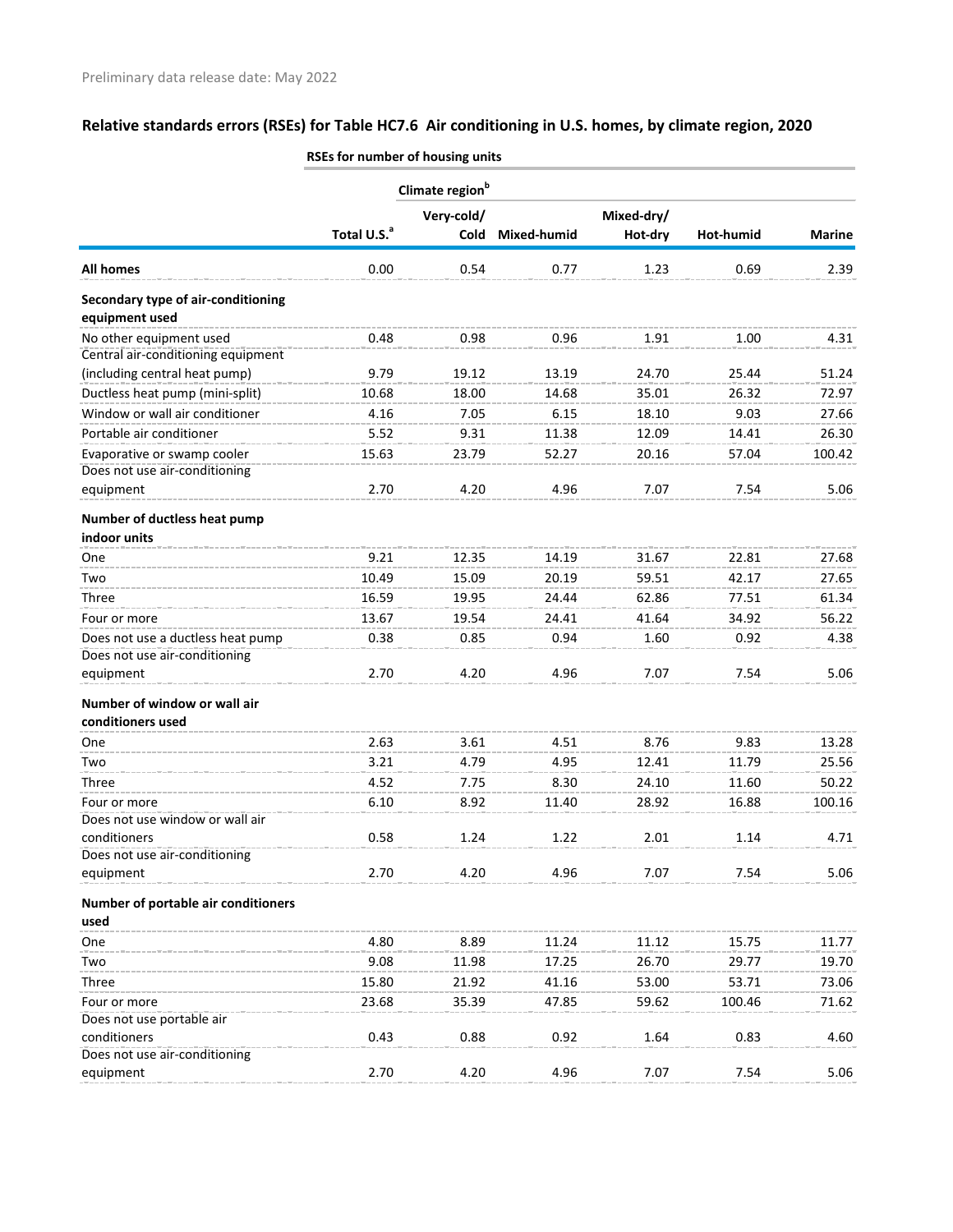|                                                                      |                         | Climate region <sup>b</sup> |             |            |           |               |
|----------------------------------------------------------------------|-------------------------|-----------------------------|-------------|------------|-----------|---------------|
|                                                                      |                         | Very-cold/                  |             | Mixed-dry/ |           |               |
|                                                                      | Total U.S. <sup>a</sup> | Cold                        | Mixed-humid | Hot-dry    | Hot-humid | <b>Marine</b> |
| <b>All homes</b>                                                     | 0.00                    | 0.54                        | 0.77        | 1.23       | 0.69      | 2.39          |
| Has thermostat                                                       |                         |                             |             |            |           |               |
| Yes                                                                  | 0.34                    | 0.63                        | 0.98        | 1.52       | 0.96      | 2.59          |
| Smart or internet-connected                                          |                         |                             |             |            |           |               |
| thermostat                                                           | 2.22                    | 3.97                        | 4.38        | 5.61       | 5.88      | 8.99          |
| Programmable thermostat                                              | 0.88                    | 1.53                        | 1.67        | 3.01       | 2.31      | 4.42          |
| Non-programmable thermostat                                          | 1.29                    | 1.95                        | 2.03        | 4.53       | 3.19      | 6.90          |
| No                                                                   | 2.69                    | 5.28                        | 3.34        | 7.57       | 6.72      | 8.59          |
| Does not use heating or air-                                         |                         |                             |             |            |           |               |
| conditioning equipment                                               | 8.80                    | 36.47                       | 24.10       | 16.11      | 14.95     | 20.58         |
| Air-conditioning equipment control                                   |                         |                             |             |            |           |               |
| Sets one temperature and leaves it                                   |                         |                             |             |            |           |               |
| there most of the time                                               | 1.23                    | 2.30                        | 1.95        | 4.43       | 2.45      | 10.99         |
| Manually adjusts the temperature<br>Programmable or smart thermostat | 1.60                    | 2.59                        | 3.36        | 5.40       | 3.88      | 10.94         |
| automatically adjusts the                                            |                         |                             |             |            |           |               |
| temperature                                                          | 1.72                    | 2.86                        | 3.89        | 5.39       | 5.90      | 8.76          |
| Turns equipment on or off as needed                                  | 2.02                    | 2.71                        | 4.03        | 6.98       | 7.80      | 8.68          |
| Household does not have control over                                 |                         |                             |             |            |           |               |
| the air-conditioning equipment                                       | 5.17                    | 9.49                        | 9.11        | 14.86      | 14.48     | 30.43         |
| Controls air-conditioning equipment                                  |                         |                             |             |            |           |               |
| some other way                                                       | 59.14                   | 74.20                       | 0.00        | 0.00       | 100.75    | 0.00          |
| Does not use air-conditioning                                        |                         |                             |             |            |           |               |
| equipment                                                            | 2.70                    | 4.20                        | 4.96        | 7.07       | 7.54      | 5.06          |
| Summer indoor daytime                                                |                         |                             |             |            |           |               |
| temperature when someone is home                                     |                         |                             |             |            |           |               |
| 69 degrees or less                                                   | 1.60                    | 2.83                        | 2.36        | 8.07       | 6.92      | 8.72          |
| 70 degrees                                                           | 2.03                    | 3.55                        | 3.29        | 10.47      | 5.94      | 11.82         |
| 71 to 73 degrees                                                     | 1.51                    | 2.52                        | 2.48        | 7.86       | 4.47      | 10.63         |
| 74 to 76 degrees                                                     | 1.49                    | 2.67                        | 3.11        | 3.97       | 3.17      | 9.53          |
| 77 to 79 degrees                                                     | 2.57                    | 5.22                        | 5.91        | 5.04       | 4.94      | 15.75         |
| 80 degrees or more                                                   | 3.78                    | 7.41                        | 11.48       | 7.73       | 9.56      | 23.27         |
| Does not use air-conditioning                                        |                         |                             |             |            |           |               |
| equipment                                                            | 2.70                    | 4.20                        | 4.96        | 7.07       | 7.54      | 5.06          |
|                                                                      |                         |                             |             |            |           |               |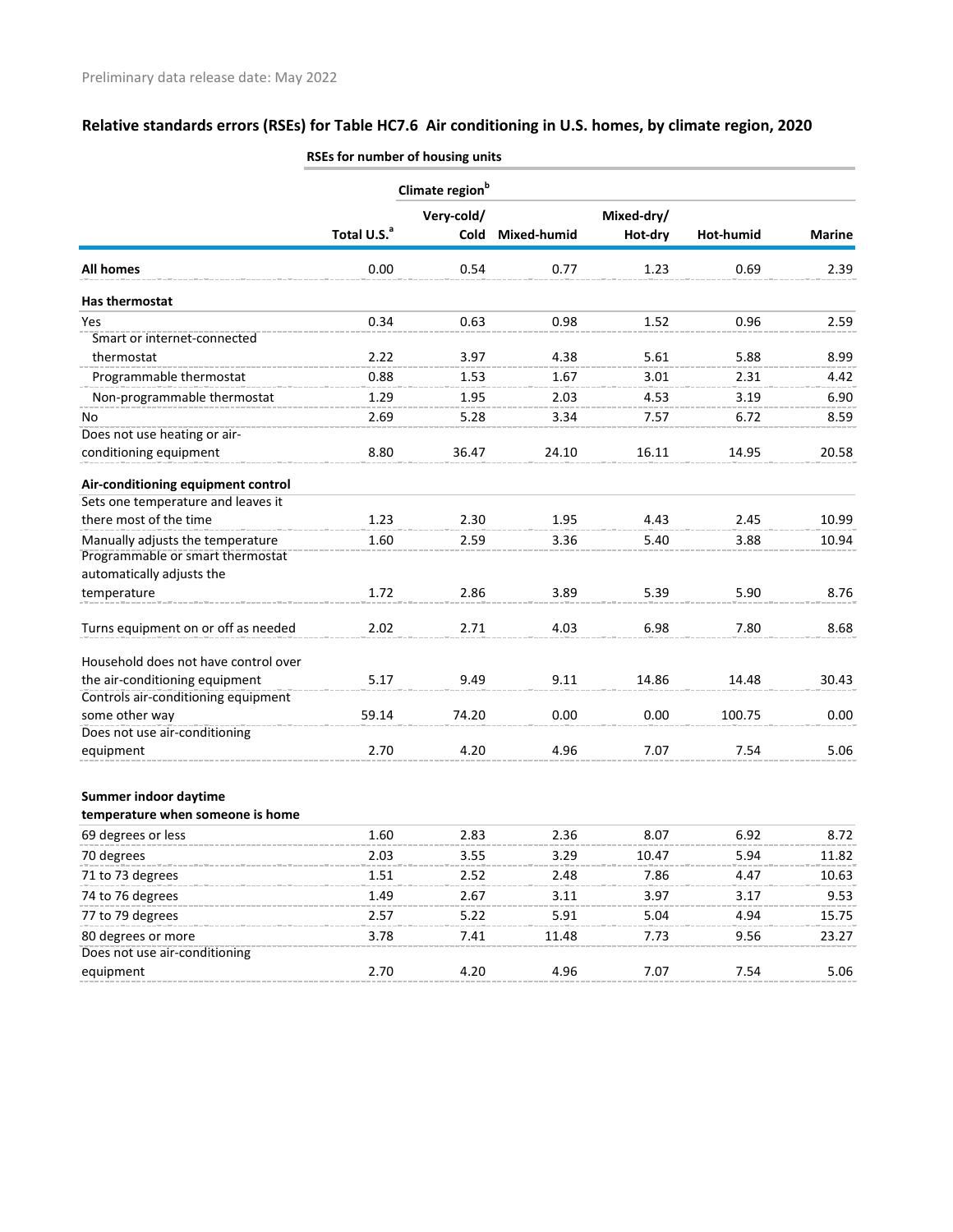|                                                    |                         | Climate region <sup>b</sup> |                  |            |           |               |  |
|----------------------------------------------------|-------------------------|-----------------------------|------------------|------------|-----------|---------------|--|
|                                                    |                         | Very-cold/                  |                  | Mixed-dry/ |           |               |  |
|                                                    | Total U.S. <sup>a</sup> |                             | Cold Mixed-humid | Hot-dry    | Hot-humid | <b>Marine</b> |  |
| <b>All homes</b>                                   | 0.00                    | 0.54                        | 0.77             | 1.23       | 0.69      | 2.39          |  |
| Summer indoor daytime                              |                         |                             |                  |            |           |               |  |
| temperature when no one is home                    |                         |                             |                  |            |           |               |  |
| 69 degrees or less                                 | 1.89                    | 3.45                        | 2.91             | 8.89       | 7.03      | 9.65          |  |
| 70 degrees                                         | 2.28                    | 3.58                        | 3.61             | 11.33      | 7.30      | 12.38         |  |
| 71 to 73 degrees                                   | 1.80                    | 2.96                        | 3.02             | 9.36       | 6.17      | 12.53         |  |
| 74 to 76 degrees                                   | 1.51                    | 2.76                        | 2.45             | 5.67       | 3.52      | 8.74          |  |
| 77 to 79 degrees                                   | 2.07                    | 4.08                        | 3.83             | 5.30       | 4.22      | 13.04         |  |
| 80 degrees or more                                 | 2.14                    | 4.55                        | 4.60             | 4.07       | 5.16      | 9.51          |  |
| Does not use air-conditioning                      |                         |                             |                  |            |           |               |  |
| equipment                                          | 2.70                    | 4.20                        | 4.96             | 7.07       | 7.54      | 5.06          |  |
| Summer indoor temperature at night                 |                         |                             |                  |            |           |               |  |
| 69 degrees or less                                 | 1.29                    | 2.25                        | 2.09             | 6.27       | 4.80      | 5.72          |  |
| 70 degrees                                         | 2.02                    | 2.76                        | 3.65             | 7.81       | 5.27      | 10.60         |  |
| 71 to 73 degrees                                   | 1.73                    | 2.87                        | 2.97             | 6.87       | 4.12      | 14.51         |  |
| 74 to 76 degrees                                   | 1.55                    | 2.85                        | 3.76             | 5.38       | 3.76      | 9.12          |  |
| 77 to 79 degrees                                   | 3.09                    | 6.35                        | 5.66             | 6.55       | 6.59      | 19.56         |  |
| 80 degrees or more                                 | 4.89                    | 8.30                        | 9.96             | 9.21       | 12.24     | 22.49         |  |
| Does not use air-conditioning                      |                         |                             |                  |            |           |               |  |
| equipment                                          | 2.70                    | 4.20                        | 4.96             | 7.07       | 7.54      | 5.06          |  |
| <b>Air-conditioned basement</b>                    |                         |                             |                  |            |           |               |  |
| Yes                                                | 1.74                    | 2.18                        | 2.92             | 40.00      | 43.89     | 15.93         |  |
| No                                                 | 1.80                    | 2.24                        | 3.32             | 18.14      | 16.85     | 15.60         |  |
| Not asked (air-conditioned homes                   |                         |                             |                  |            |           |               |  |
| with no basement)                                  | 0.62                    | 3.03                        | 1.68             | 2.33       | 1.36      | 4.56          |  |
| Not asked (un-air-conditioned homes,               |                         |                             |                  |            |           |               |  |
| apartments, and mobile homes)                      | 0.58                    | 1.33                        | 1.62             | 3.11       | 1.99      | 3.57          |  |
|                                                    |                         |                             |                  |            |           |               |  |
| <b>Air-conditioned attic</b>                       |                         |                             |                  |            |           |               |  |
| Yes                                                | 5.62                    | 8.02                        | 9.00             | 31.34      | 15.35     | 33.91         |  |
| No                                                 | 0.76                    | 1.26                        | 1.75             | 3.56       | 1.94      | 5.86          |  |
| Not asked (air-conditioned homes<br>with no attic) | 1.56                    | 2.33                        | 3.24             | 4.84       | 5.10      | 9.42          |  |
|                                                    |                         |                             |                  |            |           |               |  |
| Not asked (un-air-conditioned homes,               |                         |                             |                  |            |           |               |  |
| apartments, and mobile homes)                      | 0.58                    | 1.33                        | 1.62             | 3.11       | 1.99      | 3.57          |  |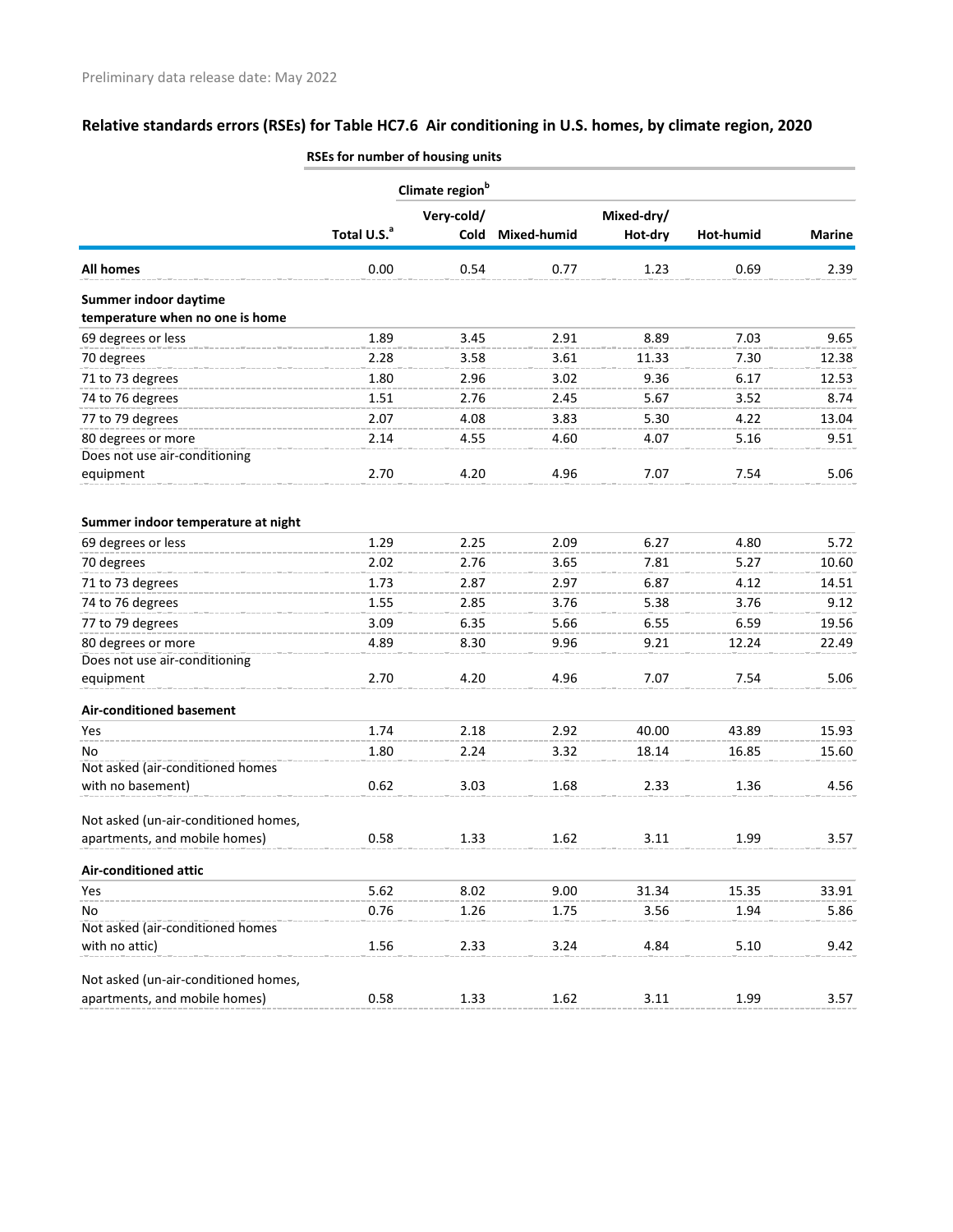|                                             |                         | Climate region <sup>b</sup> |             |                       |           |               |
|---------------------------------------------|-------------------------|-----------------------------|-------------|-----------------------|-----------|---------------|
|                                             | Total U.S. <sup>a</sup> | Very-cold/<br>Cold          | Mixed-humid | Mixed-dry/<br>Hot-dry | Hot-humid | <b>Marine</b> |
| All homes                                   | 0.00                    | 0.54                        | 0.77        | 1.23                  | 0.69      | 2.39          |
| Air-conditioned attached garage             |                         |                             |             |                       |           |               |
| Yes                                         | 6.88                    | 13.19                       | 9.97        | 18.66                 | 19.45     | 32.21         |
| No<br>Not asked (air-conditioned homes      | 0.67                    | 1.26                        | 2.08        | 2.56                  | 2.33      | 5.25          |
| with no attached garage)                    | 1.37                    | 1.96                        | 2.02        | 6.30                  | 3.86      | 10.17         |
| Not asked (un-air-conditioned homes,        |                         |                             |             |                       |           |               |
| apartments, and mobile homes)               | 0.58                    | 1.33                        | 1.62        | 3.11                  | 1.99      | 3.57          |
| Dehumidifier usage                          |                         |                             |             |                       |           |               |
| Uses a dehumidifier                         | 1.57                    | 1.89                        | 3.22        | 14.01                 | 8.89      | 14.31         |
| Uses only occasionally                      | 5.43                    | 8.17                        | 7.39        | 21.24                 | 15.90     | 23.05         |
| Uses only during summer months              | 2.63                    | 3.11                        | 5.28        | 32.38                 | 20.20     | 35.00         |
| Uses about half of the year                 | 5.38                    | 5.72                        | 9.64        | 40.57                 | 23.54     | 30.91         |
| Uses all or almost all of the year          | 3.33                    | 4.38                        | 6.46        | 33.64                 | 14.65     | 24.07         |
| Does not use a dehumidifier                 | 0.31                    | 0.97                        | 0.91        | 1.44                  | 0.95      | 2.76          |
| Fan types used (more than one may<br>apply) |                         |                             |             |                       |           |               |
| Ceiling fans                                | 0.49                    | 1.04                        | 1.36        | 2.14                  | 1.14      | 4.45          |
| Floor or window fans                        | 0.71                    | 1.14                        | 1.73        | 3.19                  | 2.73      | 4.73          |
| Whole house fans                            | 2.75                    | 5.25                        | 5.49        | 7.02                  | 8.41      | 13.21         |
| Attic fans                                  | 2.19                    | 3.85                        | 4.34        | 9.10                  | 6.96      | 11.91         |
| Number of ceiling fans used                 |                         |                             |             |                       |           |               |
| 0                                           | 1.30                    | 2.00                        | 2.63        | 4.73                  | 5.10      | 4.20          |
| 1                                           | 1.98                    | 3.22                        | 3.78        | 6.37                  | 6.59      | 6.60          |
| 2                                           | 1.63                    | 3.02                        | 3.41        | 7.53                  | 4.80      | 9.70          |
| 3                                           | 1.95                    | 3.42                        | 3.05        | 6.24                  | 5.06      | 16.45         |
| 4 or more                                   | 1.16                    | 2.79                        | 2.43        | 3.81                  | 2.08      | 12.09         |
| Most used ceiling fan usage                 |                         |                             |             |                       |           |               |
| Uses a ceiling fan                          | 0.49                    | 1.04                        | 1.36        | 2.14                  | 1.14      | 4.45          |
| Uses only occasionally                      | 1.31                    | 2.44                        | 2.82        | 5.35                  | 3.98      | 8.43          |
| Uses only during summer months              | 1.76                    | 2.82                        | 3.14        | 4.86                  | 5.22      | 9.03          |
| Uses about half of the year                 | 3.28                    | 5.67                        | 5.05        | 8.60                  | 7.38      | 15.43         |
| Uses all or almost all of the year          | 1.36                    | 2.57                        | 2.52        | 5.33                  | 2.57      | 11.46         |
| Does not use a ceiling fan                  | 1.30                    | 2.00                        | 2.63        | 4.73                  | 5.10      | 4.20          |